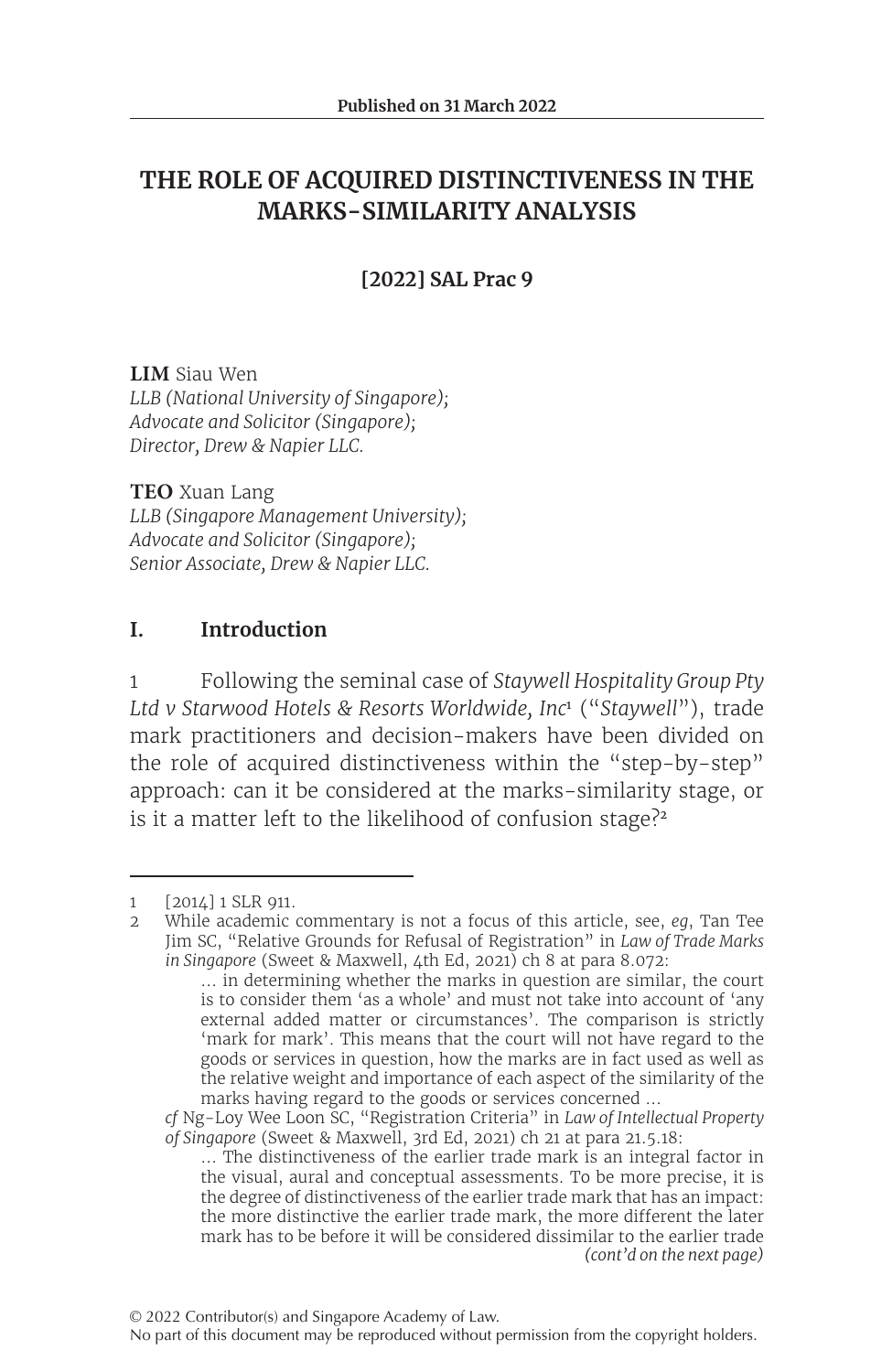2 This article outlines some of the recent developments on the matter with brief observations at the end.

### **II. Key principles**

3 For context, a statement of the key principles is necessary.

### *A. The "step-by-step" approach*

4 The proprietor of a registered trade mark is conferred statutory rights under the Trade Marks Act 1998<sup>3</sup> ("TMA"). Under s 27(2)(*b*) of the TMA, these rights may be asserted against another trader's infringing use of a similar mark in respect of identical or similar goods or services. Under s 8(2)(*b*) of the TMA, they may also be relied on to oppose a later application for registration of such a mark, or to apply for invalidity of the registration. The ultimate question is whether there exists a likelihood of confusion on the part of the public because of (a) the similarity of marks, and (b) the identity or similarity of goods or services.

5 The "step-by-step" approach is applied to determine the existence of a likelihood of confusion. The key principles were laid down in *Staywell*. There are three steps to the test.<sup>4</sup>

6 First, the competing marks are assessed for similarity (*ie*, the marks-similarity stage). This is based on the overall impression given by the marks, having regard to their visual,

mark. For this reason, there is often a preliminary step to peg the level of distinctiveness of the earlier trade mark. As we have seen, this refers to the mark's ability to function as the badge of origin of the goods or services in question. The distinctiveness may be inherent within the earlier trade mark (e.g. the mark is meaningless in the context of the goods or services in question) and/or it may be acquired by the mark as a result of its prior use in relation to the goods or services.

<sup>3</sup> 2020 Rev Ed. See in particular s 26.

<sup>4</sup> *Staywell Hospitality Group Pty Ltd v Starwood Hotels & Resorts Worldwide, Inc* [2014] 1 SLR 911 at [15]. This approach was first articulated in *The Polo/Lauren Co, LP v Shop In Department Store Pte Ltd* [2006] 2 SLR(R) 690.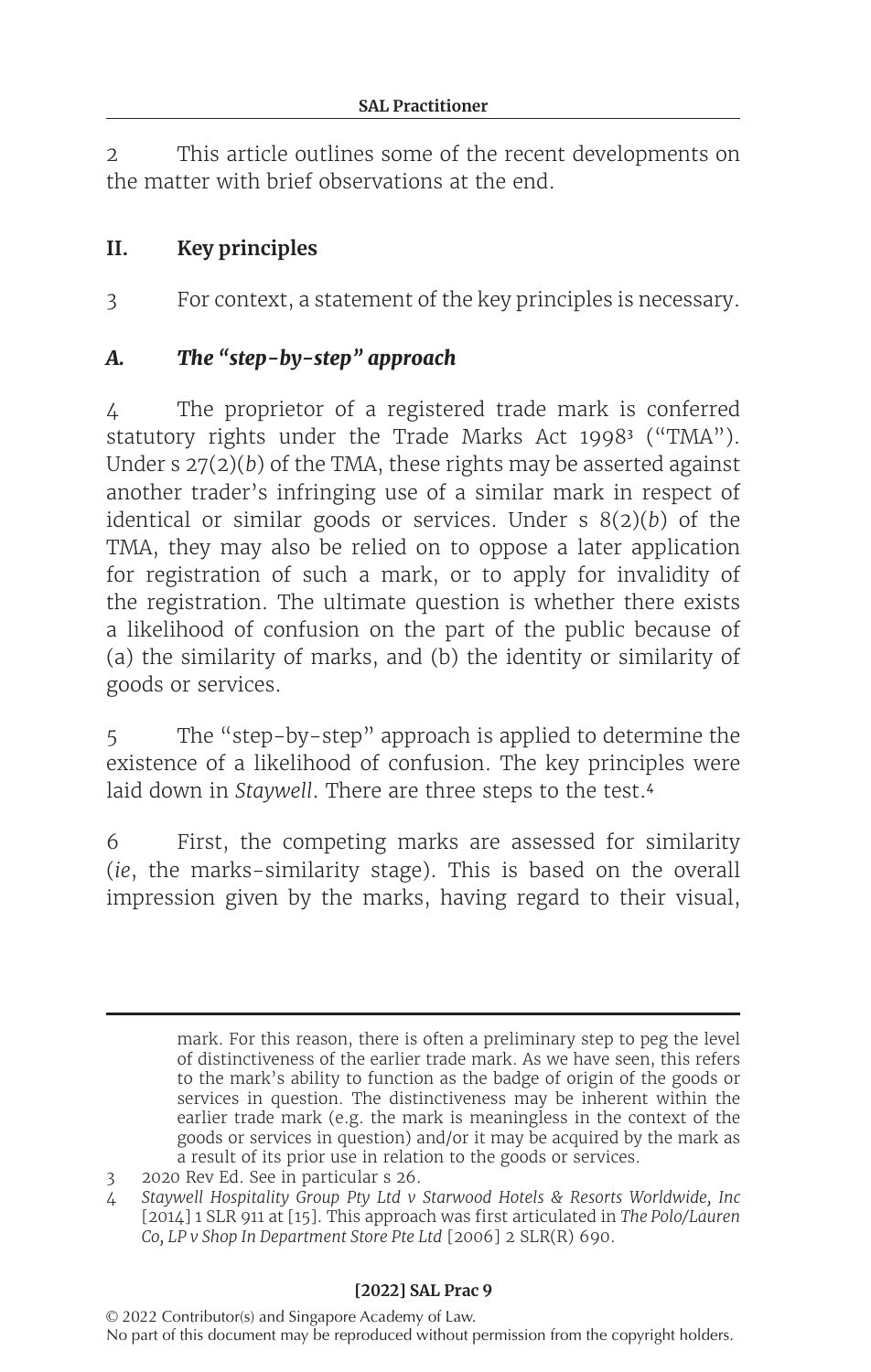aural and conceptual similarities, and bearing in mind their dominant and distinctive components.<sup>5</sup>

7 Second, the goods or services under those marks are assessed for similarity (*ie*, the goods-similarity or servicessimilarity stage).

8 Third, the inquiry focuses on whether a likelihood of confusion arises from the earlier two similarities (*ie*, the likelihood of confusion stage). External factors may be considered provided they relate to how the two similarities will affect the consumer's perception as to trade origin. The permissible factors include those which (a) are intrinsic to the nature of the goods or services, and/or (b) affect the impact of the two similarities on the consumer.<sup>6</sup>

9 The three steps are assessed systematically. The first two steps are assessed individually, and are threshold requirements which must be met before an assessment of the final step.<sup>7</sup>

## *B. Technical distinctiveness and marks-similarity*

10 According to *Staywell* at [25], "technical distinctiveness" is an integral factor in the marks-similarity inquiry. This refers to the capacity of a mark to function as a badge of origin. A mark which has greater technical distinctiveness enjoys a high threshold before a competing sign will be considered dissimilar to it. $8$ 

<sup>5</sup> *Staywell Hospitality Group Pty Ltd v Starwood Hotels & Resorts Worldwide, Inc* [2014] 1 SLR 911 at [26].

<sup>6</sup> *Staywell Hospitality Group Pty Ltd v Starwood Hotels & Resorts Worldwide, Inc* [2014] 1 SLR 911 at [83], [95] and [96].

<sup>7</sup> *Staywell Hospitality Group Pty Ltd v Starwood Hotels & Resorts Worldwide, Inc* [2014] 1 SLR 911 at [15].

<sup>8</sup> *Staywell Hospitality Group Pty Ltd v Starwood Hotels & Resorts Worldwide, Inc* [2014] 1 SLR 911 at [24] and [25].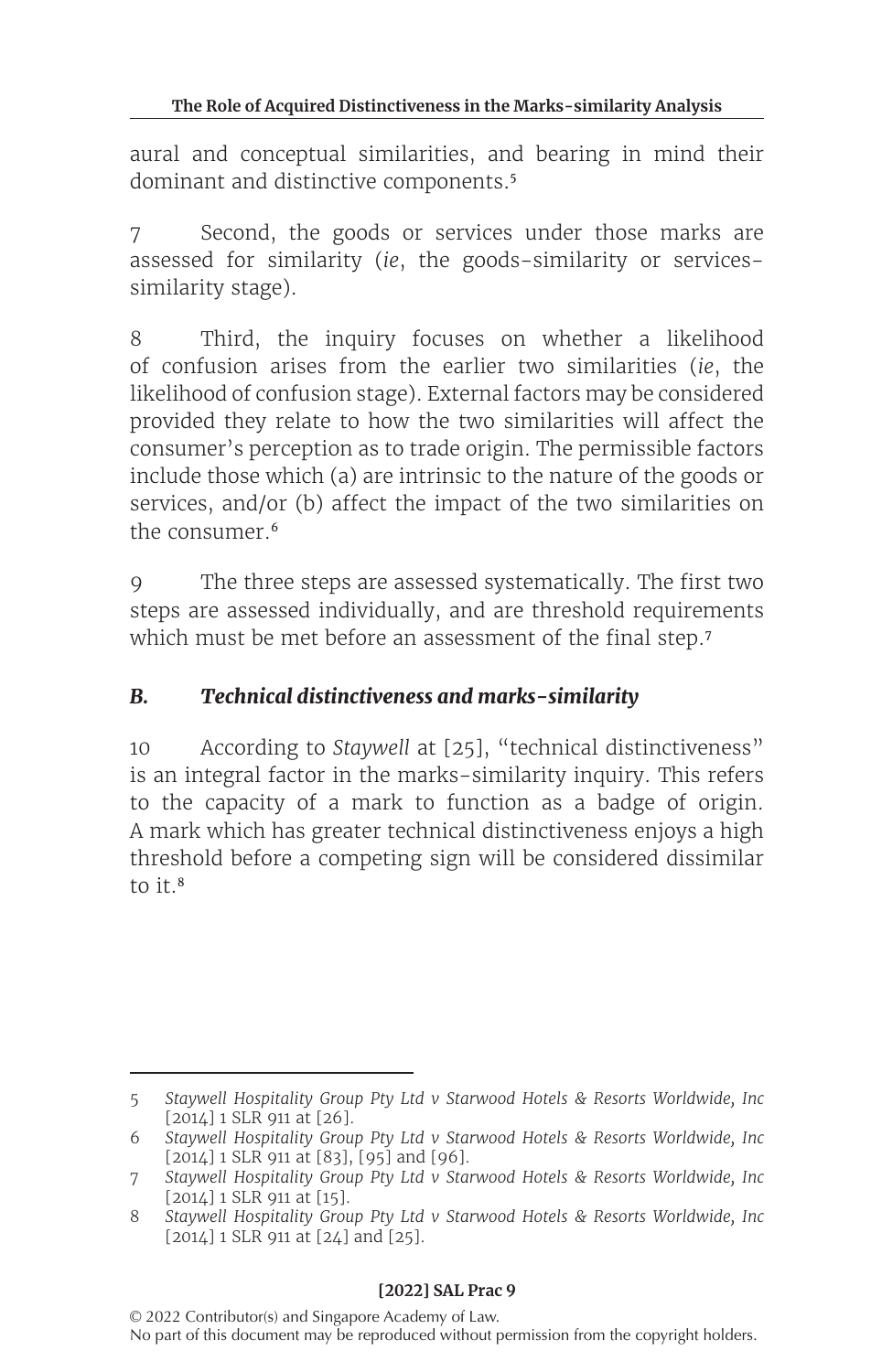11 Technical distinctiveness can arise in two forms: inherent distinctiveness and acquired distinctiveness. According to the Court of Appeal in *Staywell*:<sup>9</sup>

> … Distinctiveness can be inherent, usually where the words comprising the mark are meaningless and can say nothing about the goods or services; *or acquired, where words that do have a meaning and might well say something about the good or services, yet come to acquire the capacity to act as a badge of origin through long-standing or widespread use* … [emphasis added]

12 Acquired distinctiveness is therefore demonstrated through evidence of use. Yet, the Court of Appeal also stated at [20] that the assessment of marks-similarity is mark-for-mark "without consideration of any external matter".

## *C. A possible contradiction of principles*

13 Herein lies the difficulty. If, pursuant to *Staywell* at [20], evidence of use demonstrating acquired distinctiveness is "external matter", it cannot be considered at the markssimilarity stage. If so, however, this would appear to contradict *Staywell* at [25] on technical distinctiveness (which can be inherent or acquired) being an integral factor at this stage.

14 It has been rightly observed that this issue is not merely an academic one. A trade mark proprietor asserting senior rights will want to argue that its earlier trade mark has greater technical distinctiveness and therefore enjoys a high threshold before a competing sign will be considered dissimilar.<sup>10</sup> Hence, there is a need to reconcile the principles.

<sup>9</sup> *Staywell Hospitality Group Pty Ltd v Starwood Hotels & Resorts Worldwide, Inc* [2014] 1 SLR 911 at [24].

<sup>10</sup> *Clarins Fragrance Group f.k.a. Thierry Mugler Parfums S.A.S v BenQ Materials Corp.* [2018] SGIPOS 2 at [24].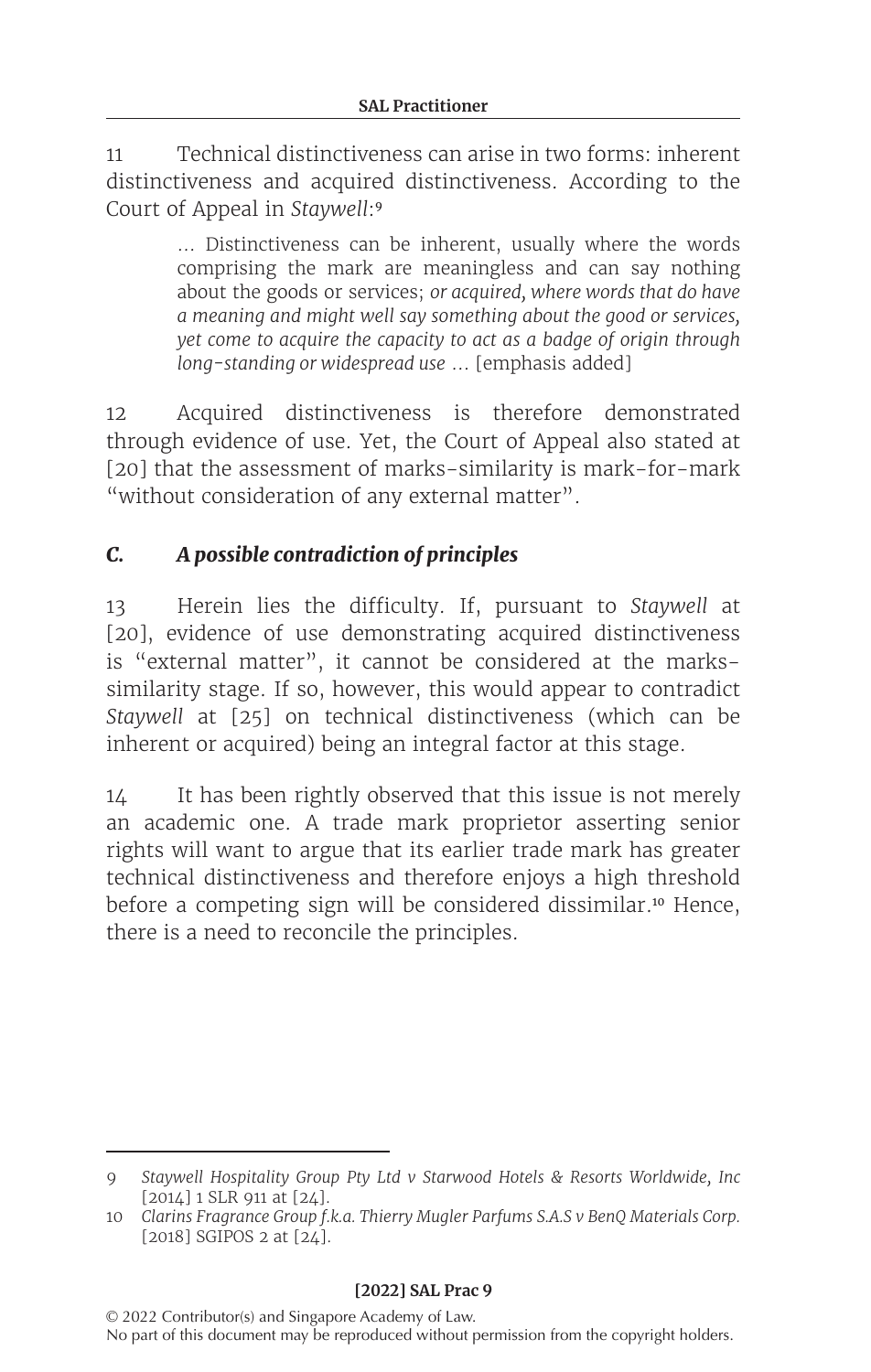### **III. Recent decisions**

### *A. The "contextual approach" and the "mechanical approach" in* **GCIH**

15 In *GCIH Trademarks Ltd v Hardwood Private Ltd*<sup>11</sup> ("*GCIH*"), a trade mark opposition decision, Principal Assistant Registrar Ong Sheng Li, Gabriel (the "PAR") dealt at length with the issue in a postscript.<sup>12</sup> In the PAR's view, decisions at the Registry level could be broadly categorised as taking either the "contextual approach" or the "mechanical approach" to marks-similarity.

16 First, he identified the approach in *Monster Energy Company v NBA Properties, Inc*<sup>13</sup> ("*NBA*") as the "contextual approach". In *NBA*, IP Adjudicator Burton Ong held at [46] that, in the marks-similarity analysis, parties should be permitted to adduce evidence of surrounding circumstances that are relevant towards establishing the general knowledge possessed by the average consumer. To do otherwise would be to adopt a "highly contrived, and artificially blinkered, approach towards marksimilarity assessment that is incompatible with the commercial realities within which the trade mark regime operates".

17 The PAR in *GCIH* agreed that in certain cases, contextual evidence and information would be invaluable to understanding consumers' perception of the marks. To him, acceptable examples included contextual dictionary evidence and considerations such as the linguistic knowledge and capabilities of the average consumer in Singapore, which he considered to be internal to the marks in issue <sup>14</sup>

<sup>11</sup> [2021] SGIPOS 6.

<sup>12</sup> *GCIH Trademarks Ltd v Hardwood Private Ltd* [2021] SGIPOS 6 at [103]–[113]. In the main decision (at [40]), the principal assistant registrar found that the opponent had deployed evidence of alleged acquired distinctiveness through use towards the issue of the effect of trade mark resemblance on consumer perception (a factor going towards the likelihood of confusion) instead of the issue of trade mark resemblance (*ie*, marks-similarity). The evidence was therefore disregarded at the marks-similarity stage.

<sup>13</sup> [2018] SGIPOS 16.

<sup>14</sup> *GCIH Trademarks Ltd v Hardwood Private Ltd* [2021] SGIPOS 6 at [108]–[109].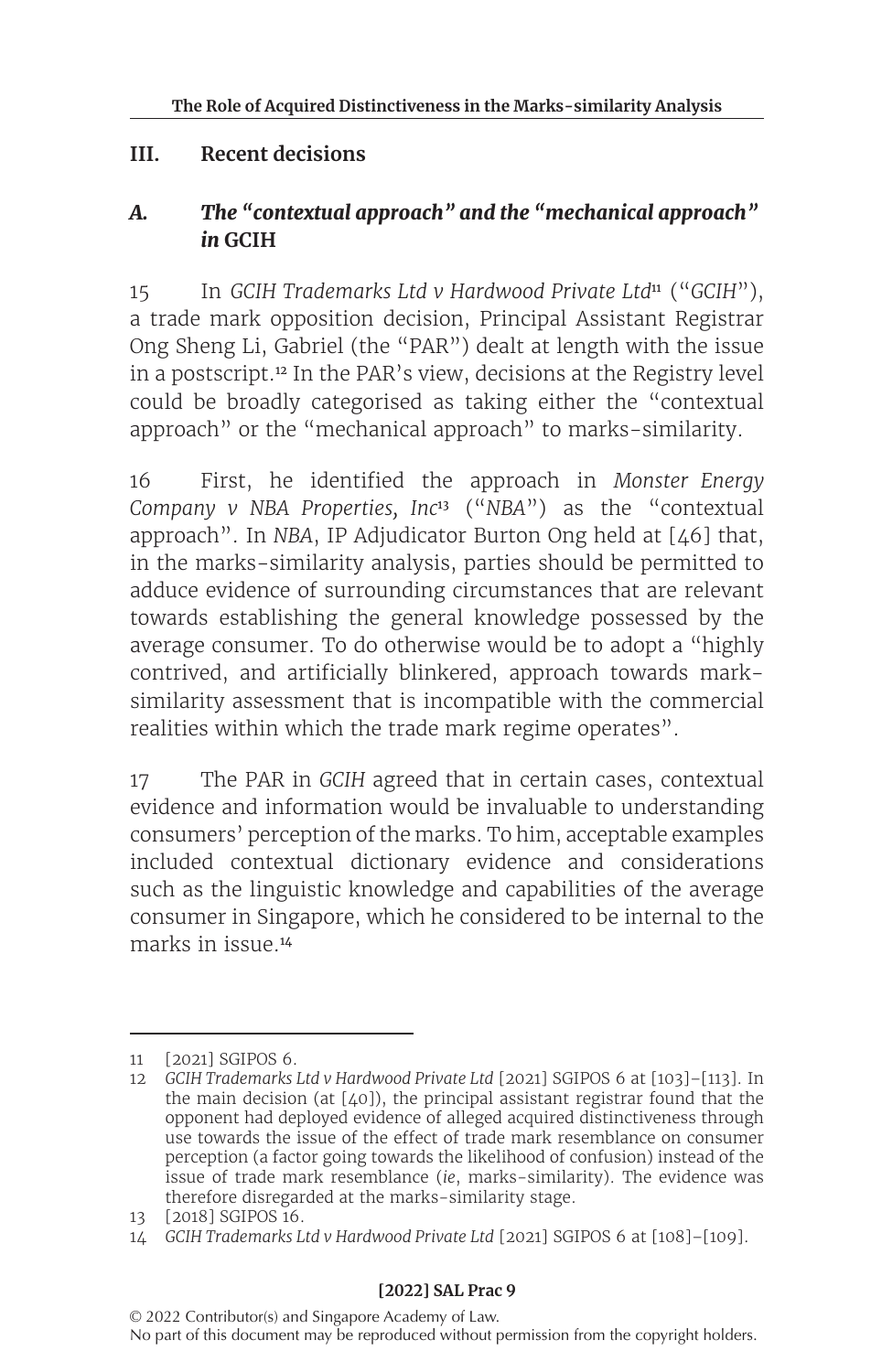18 The PAR, however, disagreed with the IP Adjudicator's suggestion (in *NBA* at [41]) that evidence of "public activities which may have shaped consumer knowledge of, and familiarity with, a word mark" could be taken into account at the markssimilarity stage, to the extent that it may relate to a trader's "public activities". According to him, public activities relating to advertising and sales will have an impact on the effect of resemblance, and not the resemblance itself, of the marks on consumers' perception. The PAR considered such evidence to be properly left to the likelihood of confusion stage.<sup>15</sup>

19 Second, the "mechanical approach" was characterised by decisions taking the position that it would be inconsistent with *Staywell* (especially at [20]) to take into account contextual evidence or evidence of use at the marks-similarity stage.<sup>16</sup> Under this approach as outlined by IP Adjudicator David Llewelyn in *Valentino S.p.A v Matsuda & Co*<sup>17</sup> ("*Matsuda*"), such evidence may be adduced only at the likelihood of confusion stage. The markssimilarity analysis involved only a "common-sense overall comparison of mark-for-mark". This would guard against "much irrelevant evidence".

20 In *Matsuda*, the IP Adjudicator also stated that "additional" distinctiveness acquired through use after registration was not relevant at the marks-similarity stage.<sup>18</sup> In this regard, the PAR in *GCIH* agreed that evidence of "enhanced" distinctiveness acquired through use should be reserved for the likelihood of confusion stage.<sup>19</sup>

### *B. A matter of* **stare decisis***, as held in* **Combe**

21 Subsequently, in *Combe International Ltd. v Dr. August Wolff GmbH & Co. KG Arzneimittel*<sup>20</sup> ("*Combe*"), IP Adjudicator Sheik

<sup>15</sup> *GCIH Trademarks Ltd v Hardwood Private Ltd* [2021] SGIPOS 6 at [110].

<sup>16</sup> *GCIH Trademarks Ltd v Hardwood Private Ltd* [2021] SGIPOS 6 at [111].

<sup>17</sup> [2020] SGIPOS 8 at [20], fn 1.

<sup>18</sup> The IP Adjudicator maintained his position in *S. C. Johnson & Son, Inc. v Off-White LLC* [2021] SGIPOS 16.

<sup>19</sup> *GCIH Trademarks Ltd v Hardwood Private Ltd* [2021] SGIPOS 6 at [112].

<sup>20</sup> [2021] SGIPOS 10 at [30].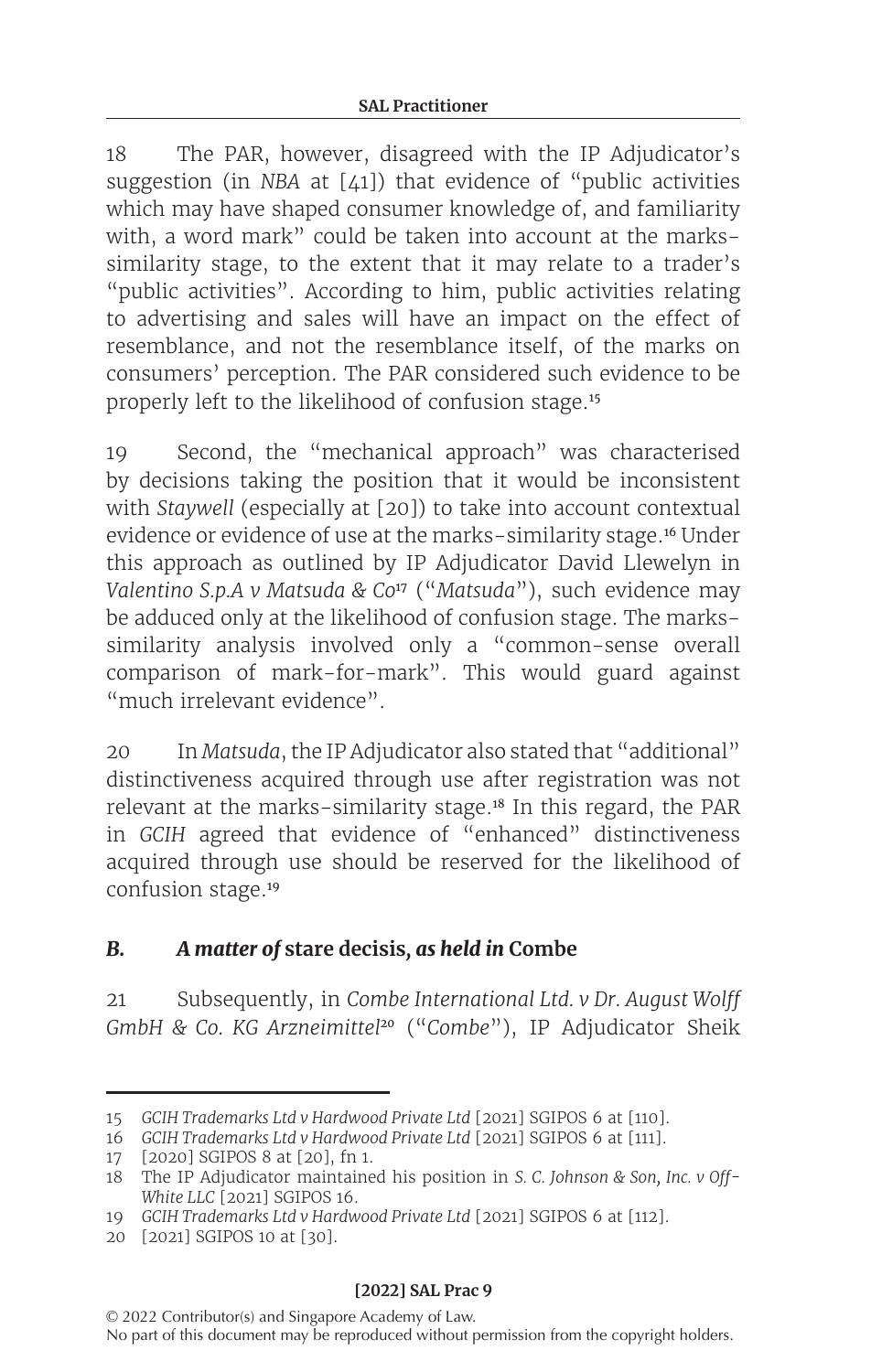Umar Bin Mohamed Bagushair held that, as a matter of *stare decisis*, it was acceptable for him to consider evidence of acquired distinctiveness at the marks-similarity stage. He cautioned against holding that the Court of Appeal's earlier rulings – that is to say, decisions predating *Staywell* – were no longer good law, unless the position was explicitly clear.

22 According to the IP Adjudicator, such prior decisions included *Hai Tong Co (Pte)* Ltd v Ventree Singapore Pte Ltd<sup>21</sup> ("*Hai Tong*") where evidence of acquired distinctiveness was explicitly allowed to be considered at the marks-similarity stage. In *Hai Tong* at [33], the Court of Appeal held that the following factors may be considered in determining if an earlier mark had acquired distinctiveness through use:

(a) the market share held by the registered mark;

(b) the nature of its use (whether or not it was intensive, widespread and long-standing);

(c) the amount invested in promoting the mark;

(d) the proportion of the relevant class of individuals who identified goods sold under the mark as emanating from a particular source; and

(e) any statements from trade associations and chambers.

23 To support his view that *Staywell* was not so explicitly clear, the IP Adjudicator cited *Polo/Lauren Co LP v United States Polo Association*<sup>22</sup> ("*Polo*") at [28], where Lee Seiu Kin J opined that "it is less clear whether Staywell contemplates that earlier trade marks which are already inherently distinctive can become more distinctive through use and that this enhanced distinctiveness can be taken into consideration at the marks-similarity stage".<sup>23</sup>

<sup>21</sup> [2013] 2 SLR 941.

<sup>22</sup> [2016] 2 SLR 667.

<sup>23</sup> *Polo/Lauren Co LP v United States Polo Association* [2016] 2 SLR 667 at [28] should be read in its full context, where Lee J expressed the following view: I note at the outset that the factoring of acquired distinctiveness at the marks-similarity stage appears to be at odds with the Court of Appeal's finding in *Staywell* at [20] that 'the assessment of marks similarity is *(cont'd on the next page)*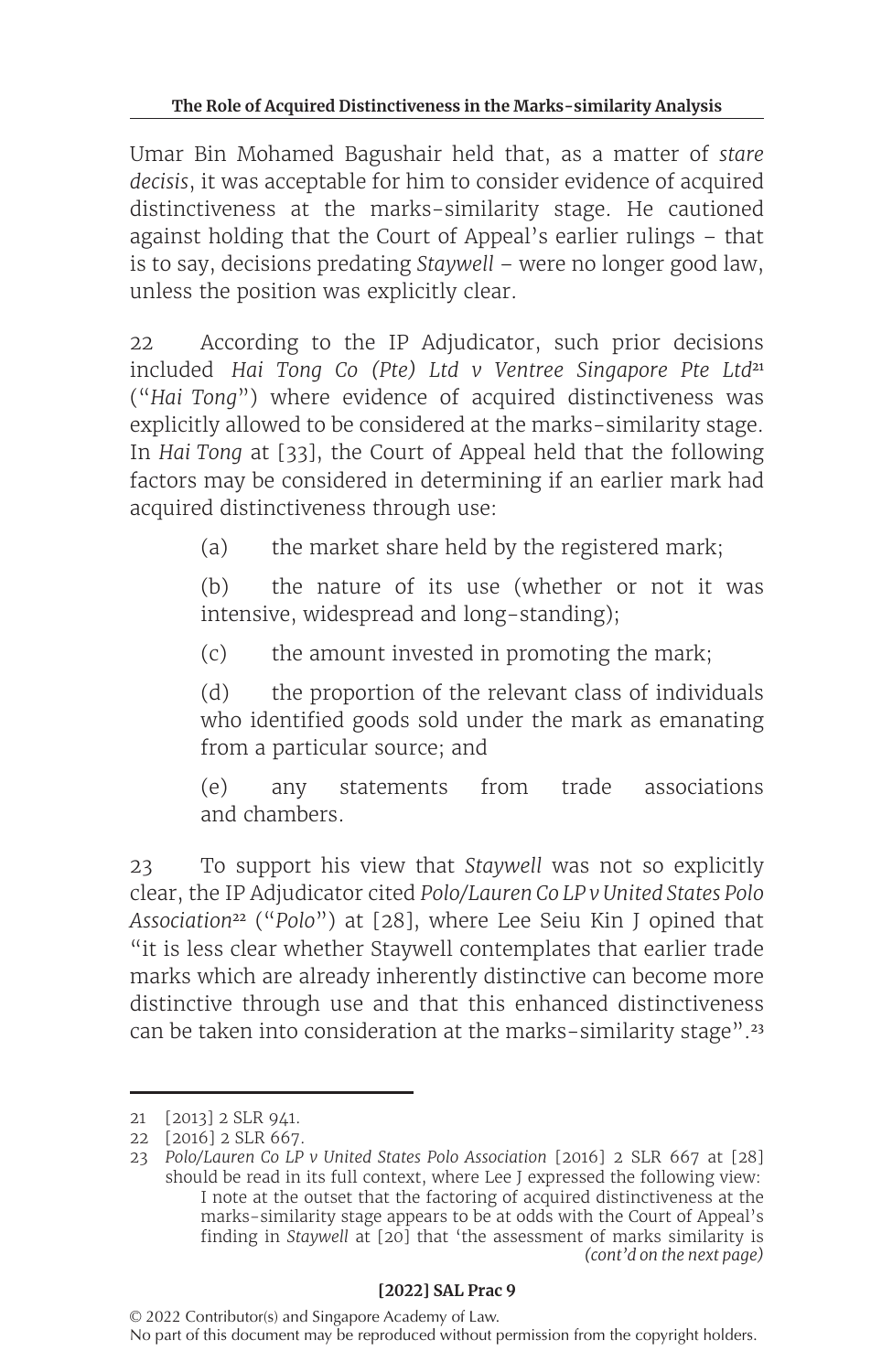24 Based on the above, the IP Adjudicator held that *Staywell* at [20] did not explicitly contradict *Hai Tong* at [33] such that the latter was no longer good law.

## *C. Acquired distinctiveness in relation to marks-similarity in* **Digi**

25 The judgment of the General Division of the High Court in *Digi International Inc v Teraoka Seiko Co, Ltd*<sup>24</sup> ("*Digi*") was handed down shortly thereafter. The dispute concerned a trade mark applicant's unsuccessful appeal to the General Division of the High Court in a trade mark opposition based on, amongst other grounds, s 8(2)(*b*) of the TMA.

26 In his decision, Dedar Singh Gill J found that the opponent's mark bore a low degree of inherent distinctiveness.<sup>25</sup> Having regard to the opponent's evidence of use and the factors in *Hai Tong* at [33], Gill J also found that the opponent's mark had acquired distinctiveness and the distinctiveness of the whole mark had been enhanced to a moderate degree through use.<sup>26</sup>

27 On the facts of the case, it was determined by Gill J that the competing marks were visually similar.<sup>27</sup> He went on to state: "It also bears emphasising that the Respondent's Mark (Singapore) [*ie*, the Opponent's mark] has inherent and acquired distinctiveness. All the more, the differences in respect of the

> mark-for-mark *without consideration of any external matter*' [emphasis added]. Rather, the effect of acquired distinctiveness should be left for the confusion stage of the inquiry, when the court assesses 'the effect of *objective* similarity between the marks, on the perception of consumers' [emphasis in original omitted; emphasis added in italics]. It is clear that *Staywell* contemplates the factoring of acquired distinctiveness for trade marks which may not be inherently distinctive and have come to be so under s 7(2) of the TMA. It is also clear that *Staywell* contemplates that earlier trade marks may have varying degrees of technical distinctiveness. It is less clear whether *Staywell* contemplates that earlier trade marks which are already inherently distinctive can become more distinctive through use and that this *enhanced* distinctiveness can be taken into consideration at the marks-similarity stage. ...

- 26 *Digi International Inc v Teraoka Seiko Co, Ltd* [2021] SGHC 165 at [103]–[119].
- 27 *Digi International Inc v Teraoka Seiko Co, Ltd* [2021] SGHC 165 at [125].

<sup>24</sup> [2021] SGHC 165.

<sup>25</sup> *Digi International Inc v Teraoka Seiko Co, Ltd* [2021] SGHC 165 at [91]–[102].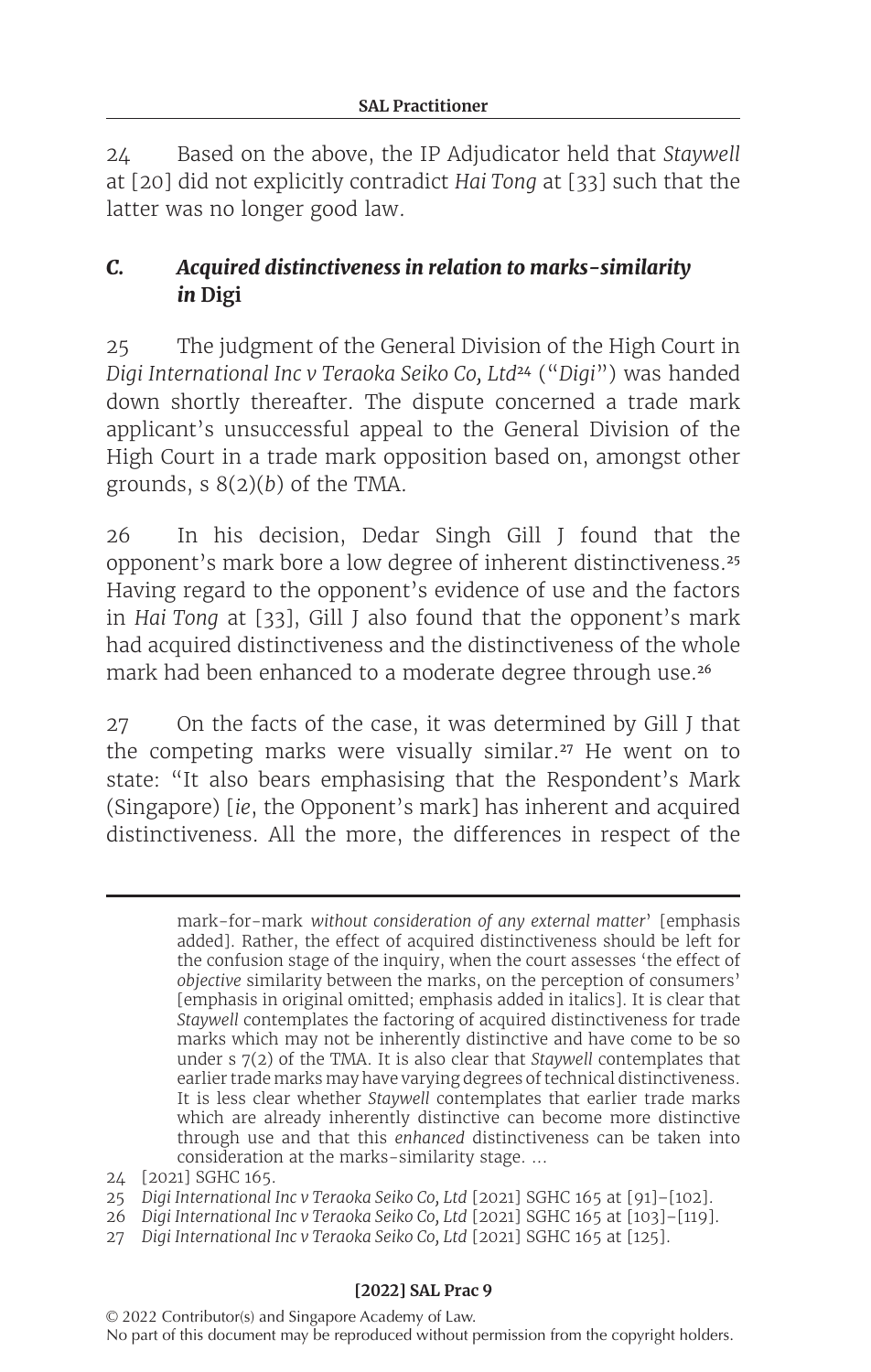triangle devices are not so substantial as to distinguish the Application Mark visually."28

28 Some have interpreted this to mean that Gill J took into consideration enhanced distinctiveness at the marks-similarity stage.<sup>29</sup> If this was indeed the case, it is worth noting that the opponent's mark (Singapore Trade Mark No. T8605807D) was registered on 18 December 1986. In arriving at a finding of enhanced distinctiveness, Gill J took into account evidence of use from 1987 up to 2017. This may be contrasted with the views taken in *Matsuda* and *GCIH* (that evidence of use after registration is not relevant at the marks-similarity stage), as well as that taken in *Polo* (that it is not clear if enhanced distinctiveness can be taken into consideration at the marks-similarity stage).

# *D. Developments in the EU:* **China Construction Bank**

29 In Europe, the "global appreciation" approach, as opposed to the "step-by-step" approach, is applied. Under this approach, similarity between marks and goods or services is assessed globally along with other factors towards determining the existence of a likelihood of confusion.<sup>30</sup> EU and Singapore trade mark law are therefore markedly different.

30 Nevertheless, the judgment of the Court of Justice of the European Union (the "CJEU") in *China Construction Bank Corp v European Union Intellectual Property Office*<sup>31</sup> may be of interest to local practitioners. In this matter, the trade mark applicant sought to annul the decision of the First Board of Appeal of the European Union Intellectual Property Office (the "EUIPO")

<sup>28</sup> *Digi International Inc v Teraoka Seiko Co, Ltd* [2021] SGHC 165 at [125].

<sup>29</sup> See, *eg*, Ng-Loy Wee Loon SC, "Registration Criteria" in *Law of Intellectual Property of Singapore* (Sweet & Maxwell, 3rd Ed, 2021) ch 21 at fn 159: "Note that the High Court in *Digi International Inc v Teraoka Seiko Co, Ltd* [2021] SGHC 165 considered *de facto* distinctiveness in the marks-similarity inquiry. But the issue was not raised to the High Court, that is, the parties proceeded on the basis that this was a relevant consideration." See also *Twitter, Inc. v V V Technology Pte Ltd* [2022] SGIPOS 4 at [57].

<sup>30</sup> *Staywell Hospitality Group Pty Ltd v Starwood Hotels & Resorts Worldwide, Inc* [2014] 1 SLR 911 at [15].

<sup>31</sup> (C-115/19 P) EU:C:2020:469.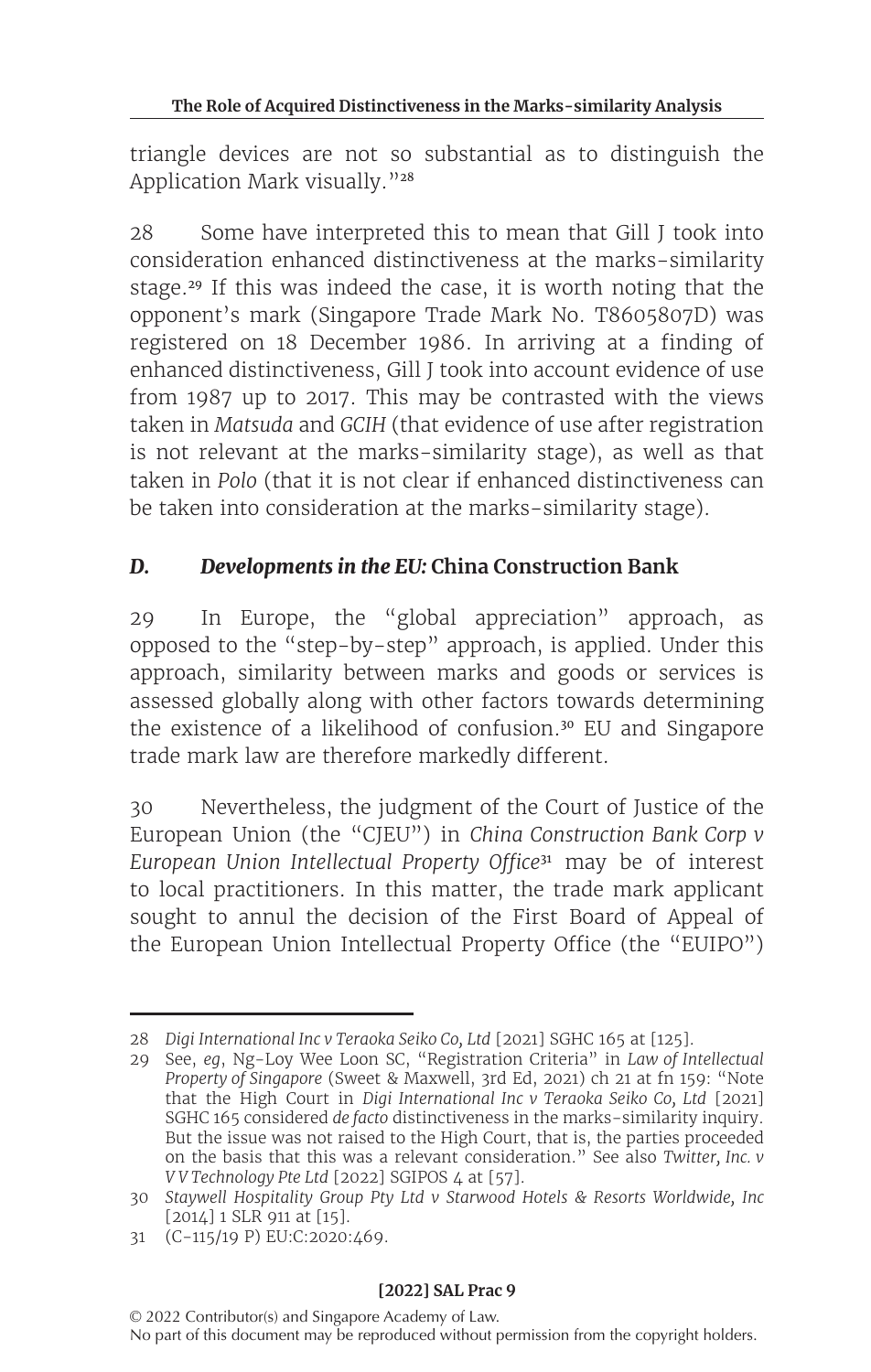relating to opposition proceedings filed against its application based on the opponent's earlier mark.

31 One of the issues on appeal was whether the General Court below had erroneously taken into account the reputation and distinctive character of the earlier mark in finding the competing marks to be similar. The trade mark applicant argued that: (a) the General Court erred in law by considering the reputation of the earlier mark in the marks-similarity analysis, and then considering it again in the overall assessment of the likelihood of confusion, thus "double-counting" the distinctive character of the earlier mark; and (b) the marks-similarity analysis is an "autonomous analysis", and the degree of distinctive character of the earlier mark has a role only in the overall assessment of likelihood of confusion, alongside factors such as the degree of similarity of the marks and goods or services.

32 On this issue, the CJEU held in the trade mark applicant's favour that:<sup>32</sup>

> 58 … unlike the factor of the similarity of the signs at issue, the factor of the reputation and distinctive character of the earlier mark does not involve a comparison between a number of signs, but concerns only one sign, namely the sign which the opponent has registered as a mark. Since those two factors are thus fundamentally different in scope, examination of one of them does not allow conclusions to be drawn concerning the other. Even where the earlier mark has a high degree of distinctive character by reason of its reputation, that fact does not make it possible to determine whether and, if so, to what extent that mark is visually, phonetically and conceptually similar to the mark in respect of which registration is sought.

> It is therefore incorrect in law to assess the similarity of the signs at issue in the light of the reputation of the earlier mark.

33 The CJEU further held that, although it may be relevant to identify the dominant element of a sign for comparing the signs at issue, "it does not follow that the reputation and the degree

<sup>32</sup> *China Construction Bank Corp v European Union Intellectual Property Office* (C‑115/19 P) EU:C:2020:469 at [58] and [59].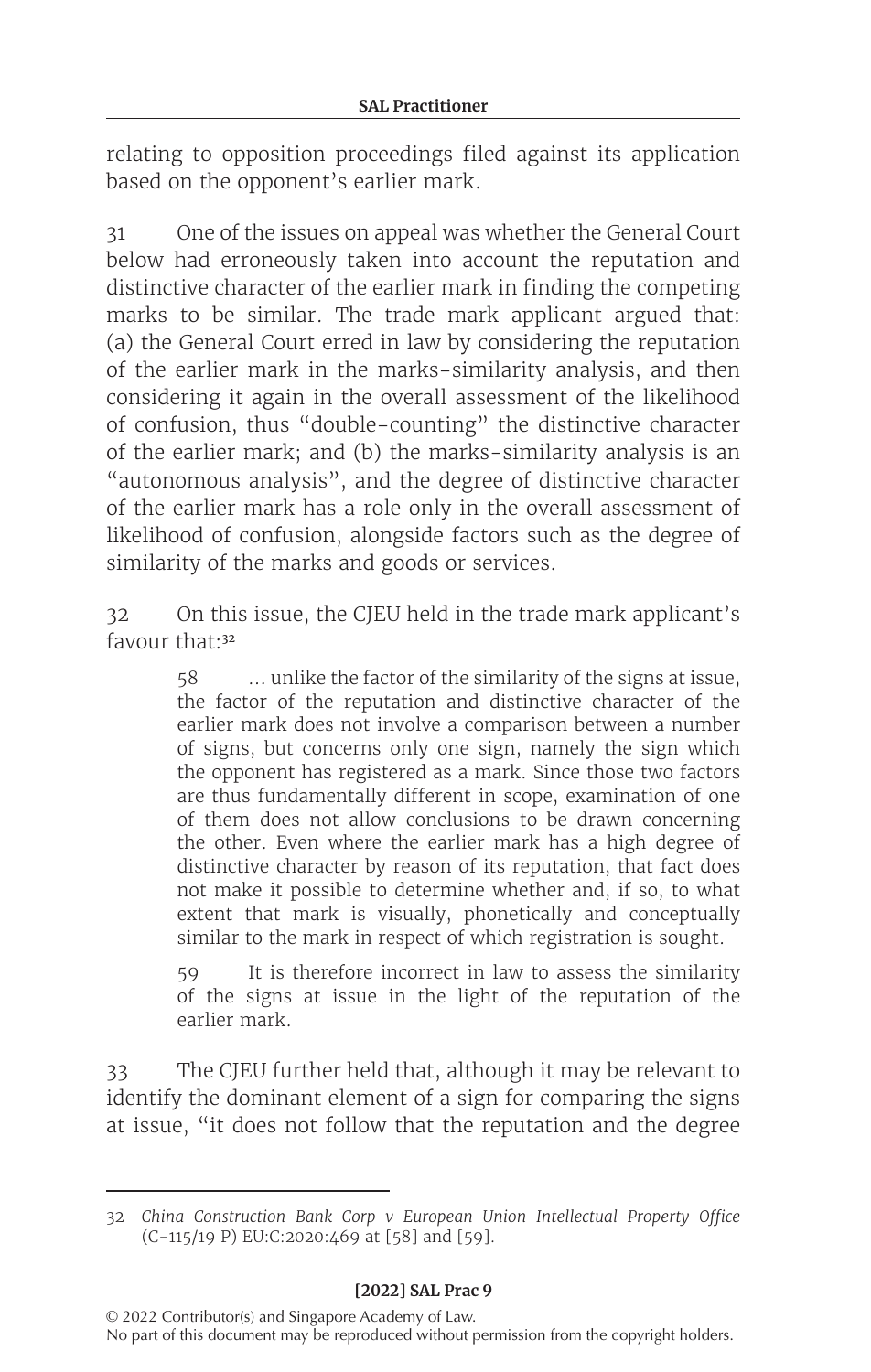of distinctive character of that sign, which concern it as a whole, make it possible to determine which component of that sign is dominant in the perception of the relevant public".<sup>33</sup>

34 The above may be contrasted with the prevailing Singapore position that technical distinctiveness is an integral factor in the marks-similarity inquiry.<sup>34</sup>

### **IV. Observations**

35 In *Digi*, it was not in issue between parties as to whether acquired distinctiveness could be considered at the markssimilarity stage. *Digi* therefore provides no clear answers and is by no means the last word on the matter.

36 At this time of writing, an appeal against the IP Adjudicator's decision in *Combe* is pending in the General Division of the High Court.<sup>35</sup> While it would be interesting to see if the appeal will bring about a High Court decision on the issue, clarity from the apex court would be much welcome. Until then, the types of evidence that may be allowed at the marks-similarity stage, if at all, look to be an issue in the grey area.

37 Trade mark practitioners will need to follow the developments as they unfold and take meaningful guidance. For instance, in the light of the present discourse, it may be helpful to further unpack the meaning of the term "external matter" in *Staywell* at [20] and reconcile it with the judgment at [24] and [25], and with other Court of Appeal rulings.

38 Practitioners will also need to advise clients on carefully framing their arguments and deploying evidence towards the correct issue at the relevant stage, *ie*, towards the issue of trade

<sup>33</sup> *China Construction Bank Corp v European Union Intellectual Property Office* (C‑115/19 P) EU:C:2020:469 at [61].

<sup>34</sup> *Staywell Hospitality Group Pty Ltd v Starwood Hotels & Resorts Worldwide, Inc* [2014] 1 SLR 911 at [25].

<sup>35</sup> HC/TA 22/2021. This is based on publicly available information from Intellectual Property Office of Singapore, *Legal Decisions* (8 March 2022) <https://www.ipos.gov.sg/manage-ip/resolve-ip-disputes/legaldecisions> (accessed 14 March 2022).